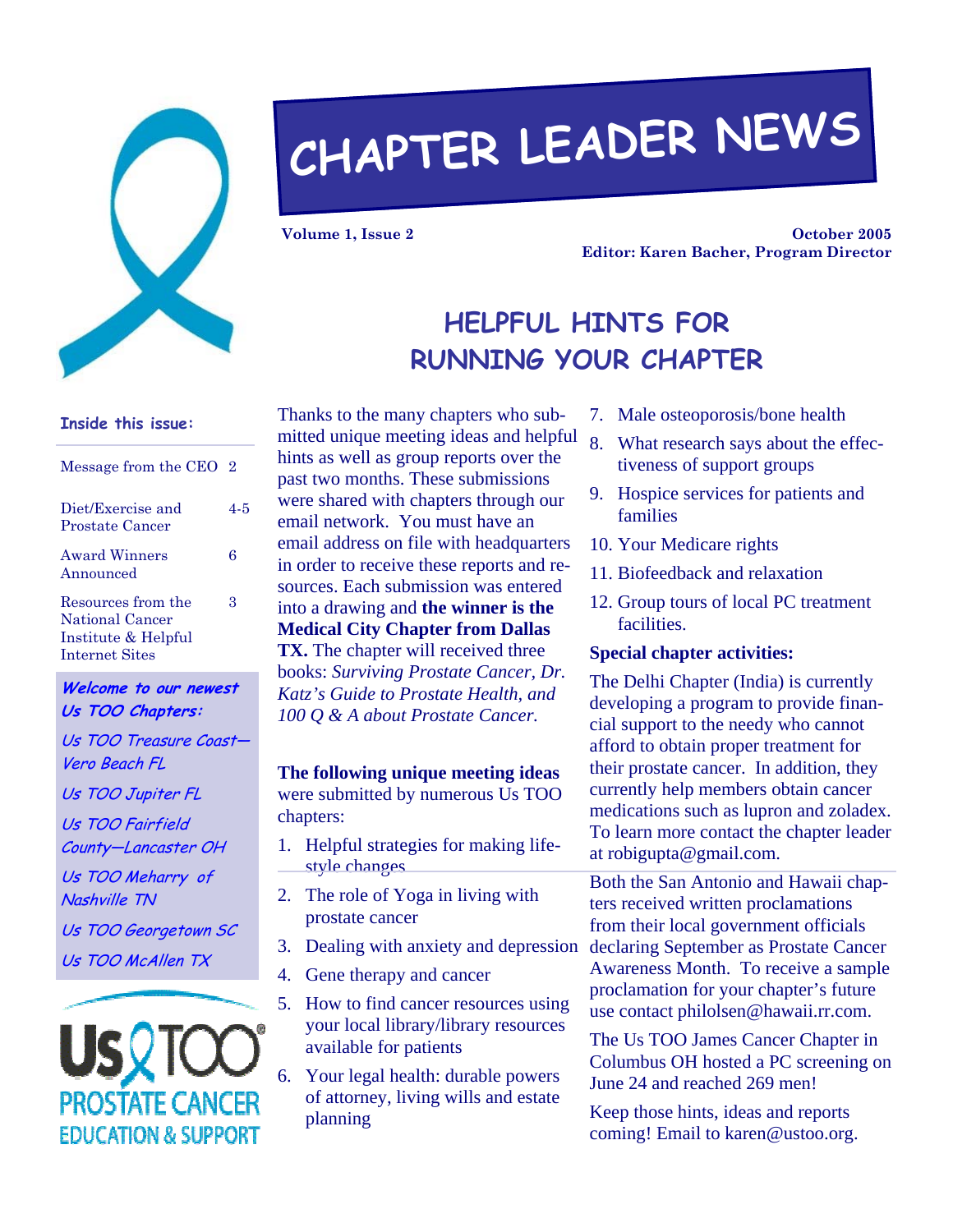## **A Message from Tom — By Tom Kirk, President & CEO**

Dear Chapter Leaders:

I am pleased to have an opportunity to say a few words. September is Prostate Cancer Awareness Month as we all know and things have been very busy this year. I hope you have been able to use the material we provided including the draft newspaper article we sent to place in your local media. I just learned today that the radio spot we developed for use during September was picked up by 865 radio stations and used in 990 total broadcasts and touched nearly 8.5 million listeners.

We also released several other articles and had Us TOO mentioned in the articles about the FDA-ODAC decision not to approve Abbott's drug Xinlay. Us TOO was there for the FDA meeting and Us TOO Board Chairman Jim Kiefert was able to testify. He was joined by two other Chapter Leaders and Harry Pinchot one of Us TOO's Board members and Bill Blair from the Don Johnson Chapter in the NW Chicago area and the Chairman of Us TOO's Scientific Committee.

September also is the time of the year that we start our third year of the CDC sponsored Minority and Underserved Awareness and Outreach Program. The program will expand and add 5 more states this year and has far surpassed its goals during each of the two years so far. More people are getting the word and joining our efforts in communities that have great need and have been underserved.

As you also know this is Us TOO's 15<sup>th</sup> Year Anniversary and this last weekend we were able to celebrate and recognize our Founders. Ed Kaps and John DeBoer, the two remaining Board members were able to join us with representatives from founding organizations Astra Zeneca, TAP, Abbott and Y-ME National Breast Cancer Organization. There is a wonderful video that we put together on Us TOO's beginning that we will be sharing with you soon. It should prove helpful to help spread the story on why Us TOO was started and needed more than ever today and in the years ahead as our society ages.

I want you to know that the Board members, the staff and I are all committed to assisting and developing the chapter network. This last weekend we also held our Board meeting, my fourth as the new President and CEO, and we reviewed the Us TOO Strategic Plan. During that meeting it was once again affirmed that chapters are our number one priority and our reason for being.

I am so pleased to hear the work you are doing, the sharing you are doing with Karen is helping others get new ideas and generate enthusiasm, please keep it up.

Finally, as we enter the last quarter of the year we begin to think about our reporting needs. The staff here at the central office will need to have the financial picture ready for our tax filing early in 2006. We will be sending requests for information to chapters explaining what we need soon and we really do appreciate your collaboration and assistance in generating the needed information.

Keep up the good work, Tom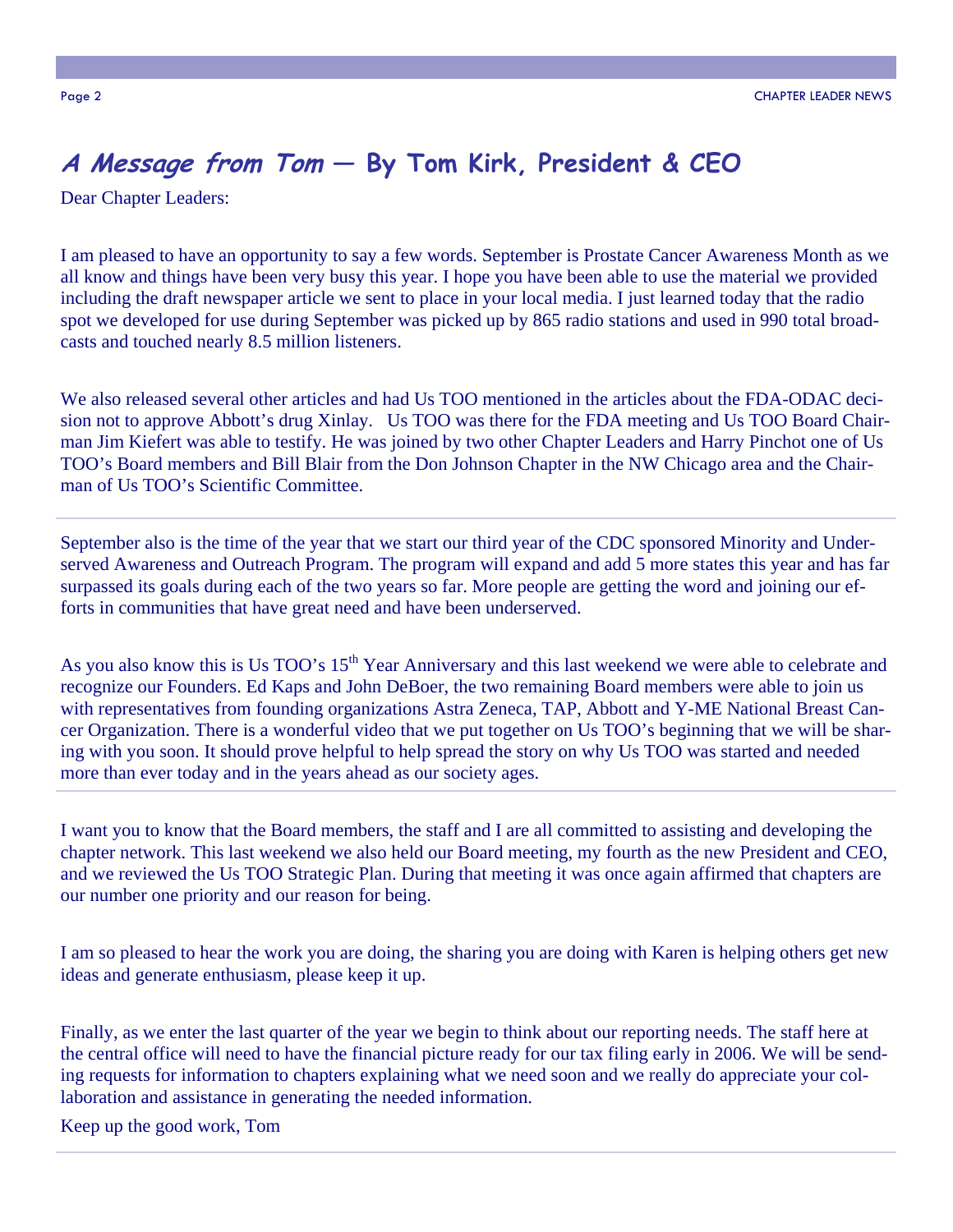#### **Chapter Spotlight Shines on Las Cruces, NM!**

 The Us TOO Southern New Mexico Chapter is led by Bernie Ripper. The chapter has been awarded a \$20,000 grant from the New Mexico Department of Health for the second year. Bernie and his group maintain a 24 hour/7 day a week, prostate cancer support and information telephone service for New Mexico residents. They provide education and emotional support for prostate cancer survivors and family members in Dona Ana, Otero and Sierra counties, reaching out to the underserved populations in Southern New Mexico. It is their goal to cultivate new relationships in remote and isolated areas in the state.

 They have speakers at monthly meetings who are Oncologists, Clinicians, Psychologists, Dieticians, cancer survivors and people with related experience who speak on treatment, diagnosis, diet and caregiving. The money from the grant goes toward advertising, telephone expenses, developing new groups, mailings and distribution of Us TOO patient kits. The group is also co-sponsoring a Blue Grass concert this month.

#### **Helpful Internet Resources**

National Hospice and Palliative Care Organization—excellent resource for end of life planning assistance.

Website: WWW.NHPO.ORG

American Institute for Cancer Research—provides resources on cancer prevention, particularly through diet and nutrition.

Website:WWW.AICRWEB@AICR.ORG

Patient Advocate Foundation— provides education, legal counseling and referrals related to insurance and financial issues, job discrimination and debt crisis management.

Website: WWW.PATIENTADVOCATE.ORG

## **Helpful Resources From the National Cancer Institute**

Free brochures and videos from NCI can be obtained by calling 1- 800- 4- Cancer.

*Advanced Cancer: Living Each Day.* 32 page booklet.

*Controlling Cancer Pain*—A video for patients and families.

*Eating Hints for Cancer Patients.*  Booklet that includes recipes.

*Tips on How To Eat Less Fat.*  Black and white reproducible brochure.

*If You Have Cancer, What You Should Know About Clinical Trials.* Easy to read brochure.

Visit the NCI website for a list of all publications:

www.cancer.gov/publications



**Featured Question: What strategies help your chapter reach men who are newly diagnosed with prostate cancer? Email your strategies to karen@ustoo.org to be posted in our next issue. Everyone who submits a strategy will be entered into a drawing for a prize.** 



FOR CHAPTERS TO RECEIVE NEW RESOURCES AND ADVO-CACY ALERTS: WE MUST HAVE AT LEAST ONE EMAIL ADDRESS FOR EACH CHAPTER**. PLEASE SUBMIT YOUR ADDRESS TO:** 

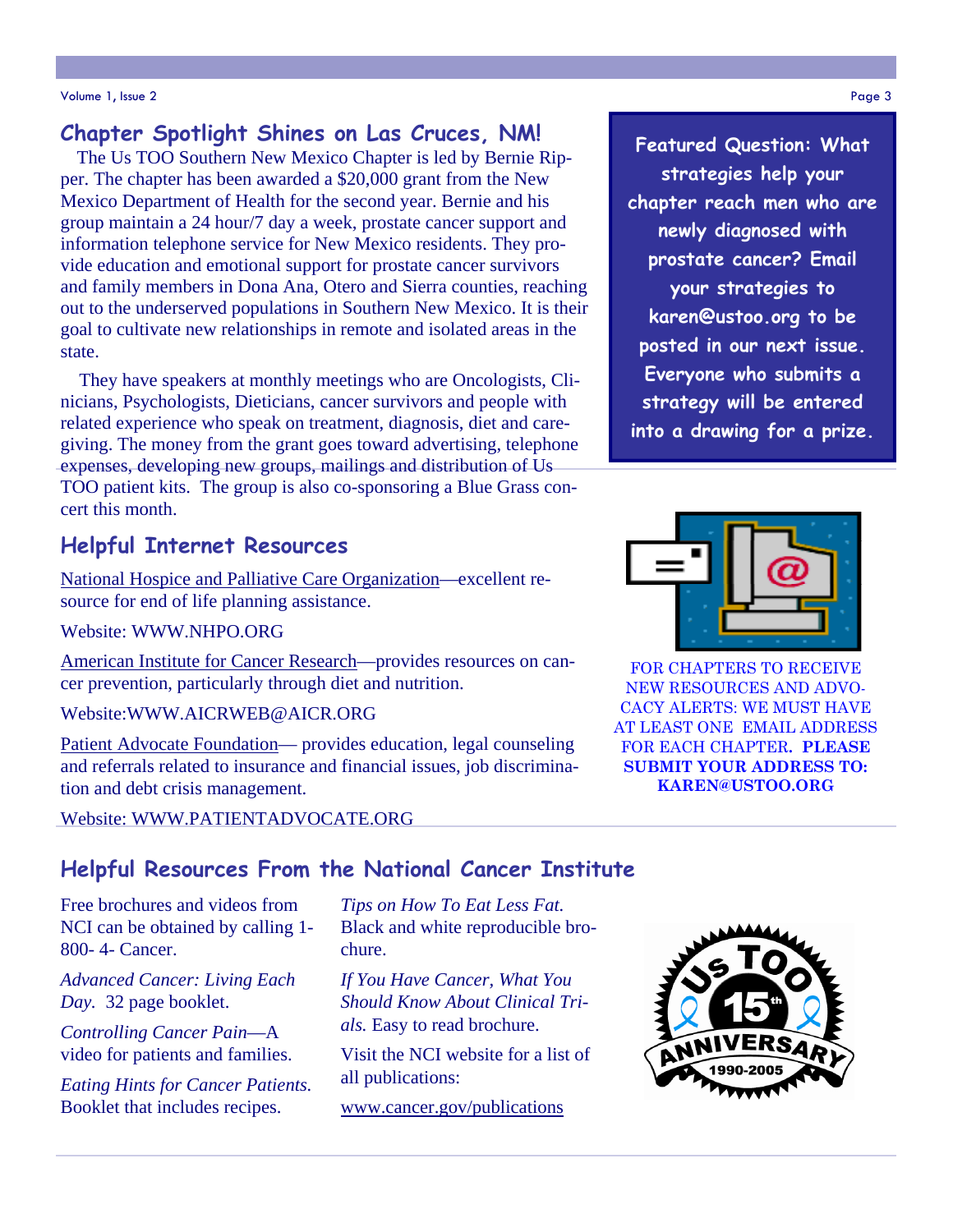## **Diet, Exercise May Slow Early Prostate Cancer**

## **Study: No Men Required Prostate Cancer Treatment After Following Intensive Program for 1 Year** By Patti Connor - WebMD Medical News

Aug. 11, 2005 - An intensive diet and lifestyle program can slow - or possibly stop - the growth of early prostate cancer.

A new study shows that diet may play a significant role in stopping, or even reversing, early prostate cancer. Exercising more frequently, even in moderation, may also go a long way in retarding the disease.

The study findings apply only to men with early prostate cancer. This means that under a microscope the cancer cells do not appear aggressive. It also means that the prostate cancer had not spread outside the prostate.

No man should ever rely on lifestyle changes alone to treat prostate cancer without first talking to their doctor.

#### **No. 1 Cancer**

Prostate cancer is the most common cancer in men in the U.S., according to the American Cancer Society. It is the second deadliest cancer in men, behind lung cancer. Most prostate cancers occur in men over 65.

Past research has indicated that men who eat high-fat diets may be more likely to develop prostate cancer.

"This study provides important new information for men with prostate cancer and all men who hope to prevent it," says Peter Carroll, chairman of the department of urology at the University of California, San Francisco, in a news release.

Researchers studied 93 men whose biopsies had shown they had early prostate cancer. The participants were divided into two groups. All of them agreed to forgo any conventional prostate cancer treatment.

Prostate cancer is often a very slowly progressive cancer. Therefore, some men, particularly those with early prostate cancer, opt to delay treatment and wait and see how things go. This is called "watchful waiting."

## **The Program**

The first group underwent intensive changes in diet and lifestyle including the following:

- Vegan diet of predominantly fruits, vegetables, whole grains, legumes, and soy products.
- Soy supplements (one daily serving of tofu plus 58 grams of a fortified soy protein powdered beverage.

• Fish oil (3 grams daily), vitamin E (400 IU daily), selenium (200 micrograms daily), and vitamin C (2 grams daily).

- Moderate aerobic exercise (walking 30 minutes six days weekly).
- Stress management techniques (gentle yoga-based stretching, breathing, meditation, imagery, and progressive relaxation for 60 minutes daily).
- Participation in a one-hour support group once weekly to help stick to the program.

The diet is "intensive but palatable and practical," according to the researchers. Previous studies have shown that most patients were able to stick to the diet for at least five years, they add.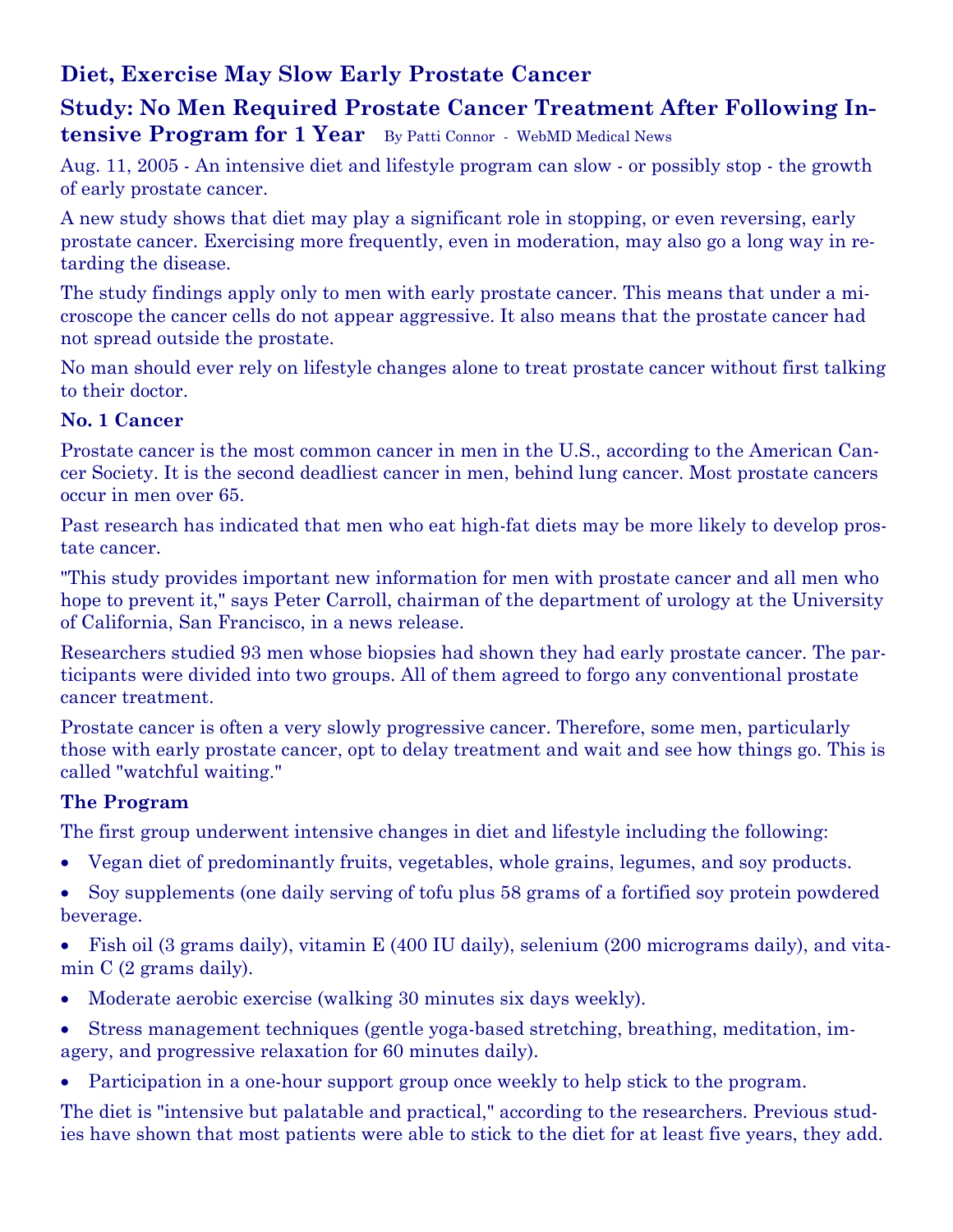The program has already been shown to reverse progression of heart disease.

Three men in this group dropped out of the study because they said it was too difficult to follow.

The second group was asked to follow their doctors' advice regarding lifestyle changes.

The researchers then followed PSA blood levels, a marker for prostate cancer progression. A rise in PSA indicates prostate cancer progression that may require treatment. Imaging studies were also done to look for any progression.

## **No Treatment Required**

After one year in the program, PSA levels decreased, on average, by 4% in the intensive diet group but increased by 6% in the second group.

None of the participants in the intensive diet group required treatment due to prostate cancer progression.

However, six men in the second group required conventional prostate cancer treatment - surgery, radiation, and/or hormone therapy - within the first year.

The researchers took it a step further and also tested how blood samples from the men affected prostate cancer cell growth in the lab.

Blood samples from the intensive diet group slowed prostate cancer cell growth by 70% in the lab but only by 9% in the second group.

"Changes in diet and lifestyle that we found in earlier research could reverse the progression of coronary heart disease may also affect the progression of prostate cancer," says Dean Ornish,

## **Prostate Cancer: Exercise**

WebMD Medical Reference in collaboration with  $\underline{\hbox{ The CLEVELAND CLINC}}$ 

Decreased physical activity, which may be the result of the cancer itself or the treatment, can lead to tiredness and lack of energy. Regular, moderate exercise can decrease these feelings, help you stay active, and increase your energy. Even during cancer therapy, it is often possible to continue exercising. Here are some guidelines to keep in mind.

- Check with your doctor before beginning an exercise program.
- A good exercise program starts slowly, allowing your body time to adjust.
- Keep a regular exercise schedule. Exercise at least three times a week.

• The right kind of exercise never makes you feel sore, stiff, or exhausted. If you experience soreness, stiffness, exhaustion, or feel out of breath as a result of your exercise, you are overdoing it.

Most exercises are safe, as long as you exercise with caution and don't overdo it. The safest and most productive activities are:

• Swimming, brisk walking, indoor stationary cycling, low-impact aerobics (taught by a certified instructor).

These activities carry little risk of injury and benefit your entire body.